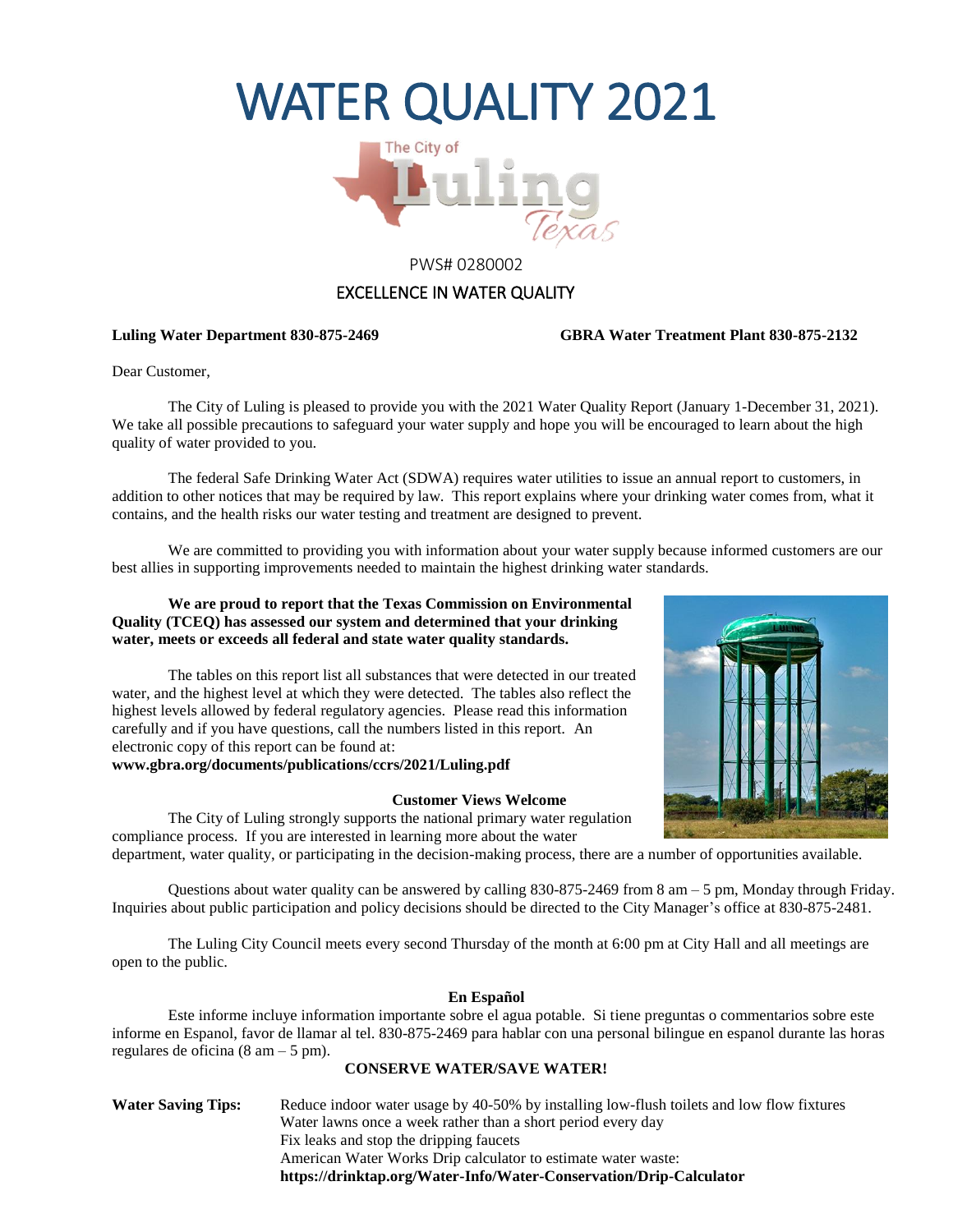### **Information about your Drinking Water**

The sources of drinking water (both tap water and bottled water) include rivers, lakes, streams, ponds, reservoirs, springs, and wells. As water travels over the surface of the land or through the ground, it dissolves naturally-occurring minerals and, in some cases, radioactive material, and can pick up substances resulting from the presence of animals or from human activity.

Drinking water, including bottled water, may reasonably be expected to contain at least small amounts of some contaminants. The presence of contaminants does not necessarily indicate that water poses a health risk. More information about contaminants and potential health effects can be obtained by calling the EPAs Safe Drinking Water Hotline at (800) 426-4791.

Contaminants that may be present in source water include:

- Microbial contaminants, such as viruses and bacteria, which may come from sewage treatment plants, septic systems, agricultural livestock operations, and wildlife.

- Inorganic contaminants, such as salts and metals, which can be naturally-occurring or result from urban storm water runoff, industrial or domestic wastewater discharges, oil and gas production, mining, or farming.

- Pesticides and herbicides, which may come from a variety of sources such as agriculture, urban storm water runoff, and residential uses.

- Organic chemical contaminants, including synthetic and volatile organic chemicals, which are by-products of industrial processes and petroleum production, and can also come from gas stations, urban storm water runoff, and septic systems.

- Radioactive contaminants, which can be naturally-occurring or be the result of oil and gas production and mining activities.

In order to ensure that tap water is safe to drink, EPA prescribes regulations which limit the amount of certain contaminants in water provided by public water systems. FDA regulations establish limits for contaminants in bottled water which must provide the same protection for public health.

Contaminants may be found in drinking water that may cause taste, color, or odor problems. These types of problems are not necessarily causes for health concerns. For more information on taste, odor, or color of drinking water, please contact the system's business office.

You may be more vulnerable than the general population to certain microbial contaminants, such as Cryptosporidium, in drinking water. Infants, some elderly, or immunocompromised persons such as those undergoing chemotherapy for cancer; persons who have undergone organ transplants; those who are undergoing treatment with steroids; and people with HIV/AIDS or other immune system disorders, can be particularly at risk from infections. You should seek advice about drinking water from your physician or health care providers. Additional guidelines on appropriate means to lessen the risk of infection by Cryptosporidium are available from the Safe Drinking Water Hotline (800-426-4791).

If present, elevated levels of lead can cause serious health problems, especially for pregnant women and young children. Lead in drinking water is primarily from materials and components associated with service lines and home plumbing. We are responsible for providing high quality drinking water, but we cannot control the variety of materials used in plumbing components. When your water has been sitting for several hours, you can minimize the potential for lead exposure by flushing your tap for 30 seconds to 2 minutes before using water for drinking or cooking. If you are concerned about lead in your water, you may wish to have your water tested. Information on lead in drinking water, testing methods, and steps you can take to minimize exposure is available from the Safe Drinking Water Hotline or at [http://www.epa.gov/safewater/lead.](http://www.epa.gov/safewater/lead) Photo by Daniel Oceguera

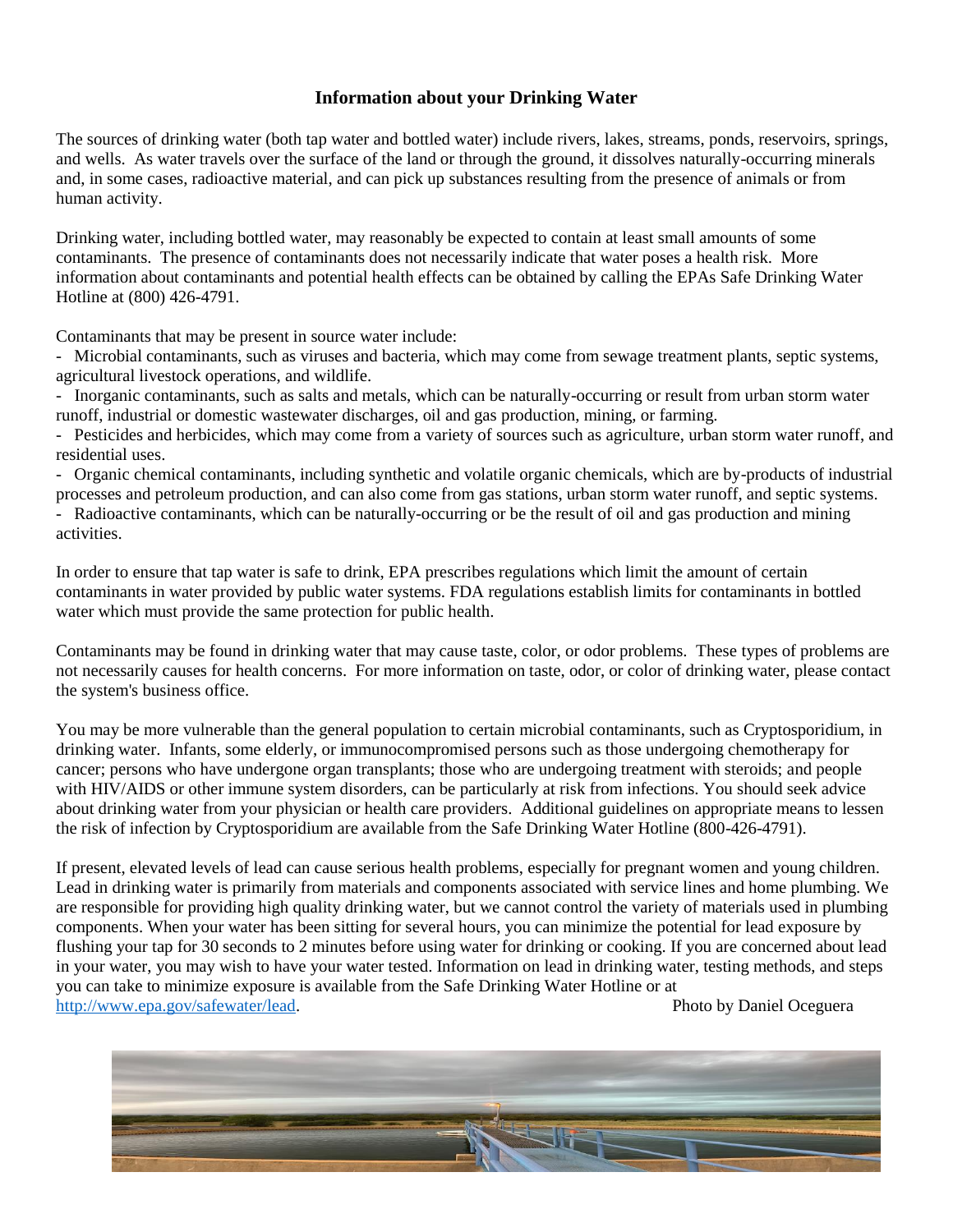#### **Where Do We Get Our Drinking Water?**

The City of Luling received its water from surface water diverted from the San Marcos River and treated at the GBRA Luling Water Treatment Plant, operated by the Guadalupe-Blanco River Authority.

A Source Water Susceptibility Assessment for your drinking water source was conducted by TCEQ. This report describes the susceptibility and types of constituents that may come into contact with the drinking water source based on human activities and natural conditions. The system from which we purchase our water received the assessment report. For more information on source water assessments and protection efforts at our system contact City of Luling, City Hall at 830-875-2481.

Trained operators monitor and test the water, including the addition of fluoride and chloramine, to ensure that our water meets or exceeds all state and federal drinking water standards. The treated water is delivered to the city's water towers and delivered through its distribution system to you. For information on the treatment of your drinking water and water quality protection efforts, contact GBRA Luling Water Treatment Plant at 830-875-2132.

#### **What We Found**

The following tables list the contaminants that have been found in your drinking water. USEPA requires water systems to test for more than 97 contaminants. The column marked "Highest Level at Any Sampling Point" shows the highest test results during the year. The "Source of Contaminant" column shows where the substance usually originates. In the water loss audit submitted to the Texas Water Development Board, our system loss an estimated 19,807,104 gallons. If you have any questions about the water loss audit, please call 830-875-2481.

#### **DEFINITIONS and ABREVIATIONS**

**Action Level (AL)** – the concentration of a contaminant which, if exceeded, triggers treatment or other requirements that a water system must follow.

**Action Level Goal (ALG) –** The level of a contaminant in drinking water below which there is no known or expected risk to health. ALGs allow for a margin of safety.

**Avg –** Regulatory compliance with some MCL's are based on running annual average of monthly samples.

**Maximum Contaminant Level (MCL) –** the highest level of the contaminant allowed in drinking water. MCL's are set as close to the MCLG's as feasible using the best available treatment technology.

**Maximum Contaminant Level Goal (MCLG)** – the level of a contaminant in drinking water below which there is no known or expected health risk. MCLG's allow for a margin of safety.

**Maximum residual disinfectant level or MRDL** – The highest level of a disinfectant allowed in drinking water. There is convincing evidence that addition of a disinfectant is necessary for control of microbial contaminants.

**Maximum residual disinfectant level goal or MRDLG** – The level of a drinking water disinfectant below which there is no known or expected risk to health. MRDLGs do not reflect the benefits of the use of disinfectants to control microbial contaminants. **NA** – Not Applicable

**ND** – Not Detected

**NTU's** – Nephelometric Turbidity Units

**pCi/L** - picocuries per liter (a measure of radioactivity)

**ppm** – parts per million, or milligrams per liter (mg/L)

**ppb** – parts per billion (ug/L)

**Level 1 Assessment** – A Level 1 assessment is a study of the water system to identify potential problems and determine (if possible) why total coliform bacteria have been found in our water system

**Level 2 Assessment** – A Level 2 assessment is a very detailed study of the water system to identify potential problems and determine (if possible) why an E.coli MCL violation has occurred and/or why total coliform bacteria have been found in our water system on multiple occasions. The extension of the extension of the extension of the extension of the extension of the extension of the extension of the extension of the extension of the extension of the extension of the extension o

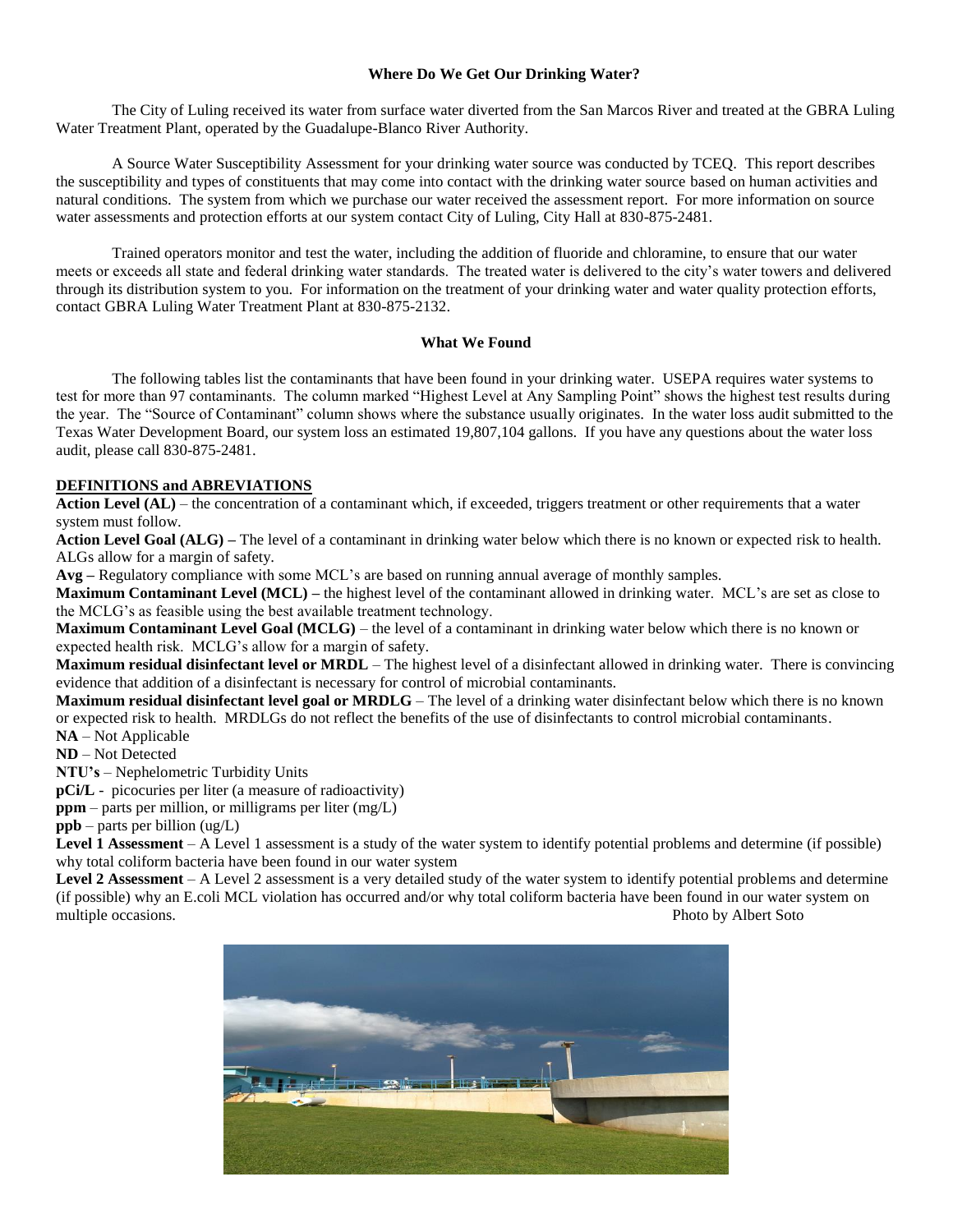

TABLE I - Test results for the GBRA Luling Water Treatment Plant source<br>Total organic carbon (TOC) sampled from water has no health effects. The disinfection can combine with TOC to form disinfection byproducts. Disinfecti

| patriogers . Dyproducts or disimection include trinalonetrialies( i min's and naioacetic acids (mAA) which are reported elsewhere in this report. |                      |             |               |                |          |                                                            |  |  |  |  |
|---------------------------------------------------------------------------------------------------------------------------------------------------|----------------------|-------------|---------------|----------------|----------|------------------------------------------------------------|--|--|--|--|
| Year                                                                                                                                              | Constituent          | Average     | M inimum      | <b>Maximum</b> | Units of | Source of Constituent                                      |  |  |  |  |
|                                                                                                                                                   |                      | Constituent | Concentration | Concentration  | Measure  |                                                            |  |  |  |  |
|                                                                                                                                                   |                      |             |               |                |          |                                                            |  |  |  |  |
| 2021                                                                                                                                              | Total organic carbon | 1.56        | 1.03          | 2.32           | ppm      | Naturally occurring; no health effects directly associated |  |  |  |  |

#### **TABLE II - Test results for the GBRA water supply to Luling (Sampled at the GBRA Luling Water Treatment Plant)**

| Inorganics |             |               |          |            |             |                |           |                                                                                        |
|------------|-------------|---------------|----------|------------|-------------|----------------|-----------|----------------------------------------------------------------------------------------|
| Year       | Detected    | M easured     | Number   | <b>MCL</b> | <b>MCLG</b> | Units of       | Violation | Source of Constituent                                                                  |
|            | Constituent | Concentration | οf       |            |             | <b>Measure</b> |           |                                                                                        |
|            |             |               | Analyses |            |             |                |           |                                                                                        |
| 2021       | Barium      | 0.037         |          |            |             | ppm            | N         | Discharge of drilling wastes; erosion of natural deposits.                             |
| 2021       | Fluoride    | 0.62          |          |            | 4           | ppm            | N         | Erosion of natural deposits; water additive which promotes strong teeth; runoff from   |
|            |             |               |          |            |             |                |           | fertilizer use.                                                                        |
| 2021       | Cvanide     | 60            |          | 200        | 200         | ppb            | N         | Discharge from plastic and fertilizer factories; Discharge from steel/metal factories. |

#### **Turbidity**

Turbidity has no health effects. However, turbidity can interfere with disinfection and provide a medium for microbial growth. Turbidity may indicate the presence of disease-causing organisms. These organisms include bacte viruses, and parasites that can cause symptoms such as nausea, cramps, diarrhea, and associated headaches. Turbidity is measured 4 times per day through grab samples and continuously through automatic on-line filter turbid

| Year | Detected<br>.<br>Constituent<br>. | <b>Highest Single</b><br>M easurement | Lowest Monthly<br>%of Samples<br>Meeting Limits | Turbidity<br>.<br>Limits | Units of<br>.<br><b>Measure</b><br>. | Violation<br>Source of Constituent<br>.<br>. |
|------|-----------------------------------|---------------------------------------|-------------------------------------------------|--------------------------|--------------------------------------|----------------------------------------------|
| 2021 | Turbidity                         | 0.28                                  | 100%                                            |                          | NTU                                  | Soil runoff                                  |



Photo by Albert Soto, Luling WTP operator